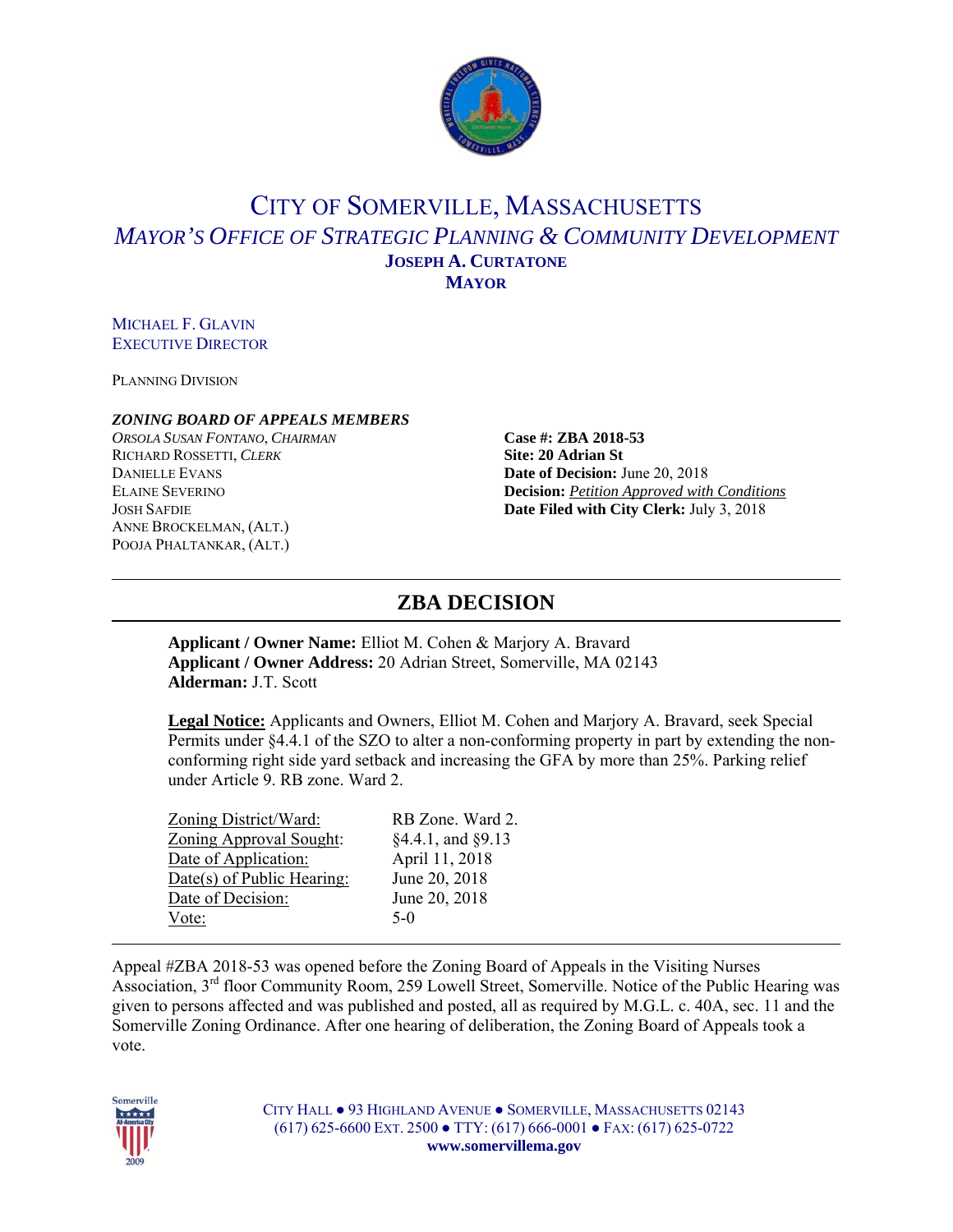## **DESCRIPTION:**

The single-family structure at the rear of the lot will be retained in situ. The number of dwelling units at this locus will increase from one (1) to two (2). The Applicant proposes creating an addition to the single family structure in such a way that the addition will read from the street as a modern-style, 3-story residential building. This will be accomplished by connecting the existing structure to the new "addition" via a shared covered entry that will serve both residential units. The addition will be built in what is now the front yard of 20 Adrian Street. Interior and exterior improvements will be made to the existing structure on the site.

The following portions of the project require special permitting:

## *Gross Floor Area (GFA)*

In order to increase the gross floor area (GFA) of a property by more than 25%, a Special Permit must be requested from the Special Permit Granting Authority, in this case, the ZBA. The applicant proposes increasing the GFA on this site from 978 square feet to 1,982 square feet, an increase of 49%.

## *Right side yard setback*

The existing single-family structure rest four (4) feet from the right side property line. This setback is non-conforming in the RB zone where a minimum side yard setback of eight (8) feet is required. The Applicant proposes extending this non-conforming setback further toward the front of the lot by constructing the new residential unit four (4) feet from the right side yard property line.

## *Parking*

The Applicant seeks relief for 1.0 on-site parking spaces.

## **FINDINGS FOR SPECIAL PERMIT (SZO §4.4.1 and §9.13):**

*In order to grant a special permit, the SPGA must make certain findings and determinations as outlined in §4.4.1 of the SZO. This section of the report goes through §4.4.1 in detail.* 

## **1. Information Supplied:**

The Board finds that the information provided by the Applicant conforms to the requirements of §4.4.1 and 5.1.4 of the SZO.

## **2. Compliance with Standards:** *The Applicant must comply "with such criteria or standards as may be set forth in this Ordinance which refer to the granting of the requested special permit."*

## **Regarding §4.4.1 of the SZO**

*Section 4.4.1 states that "[l]awfully existing nonconforming structures other than one- and two-family dwellings may be enlarged, extended, renovated or altered only by special permit authorized by the SPGA in accordance with the procedures of Article 5. The SPGA must find that such extension, enlargement, renovation or alteration is not substantially more detrimental to the neighborhood than the existing nonconforming building. In making the finding that the enlargement, extension, renovation or alteration will not be substantially more detrimental, the SPGA may consider, without limitation, impacts upon the following: traffic volumes, traffic congestion, adequacy of municipal* 

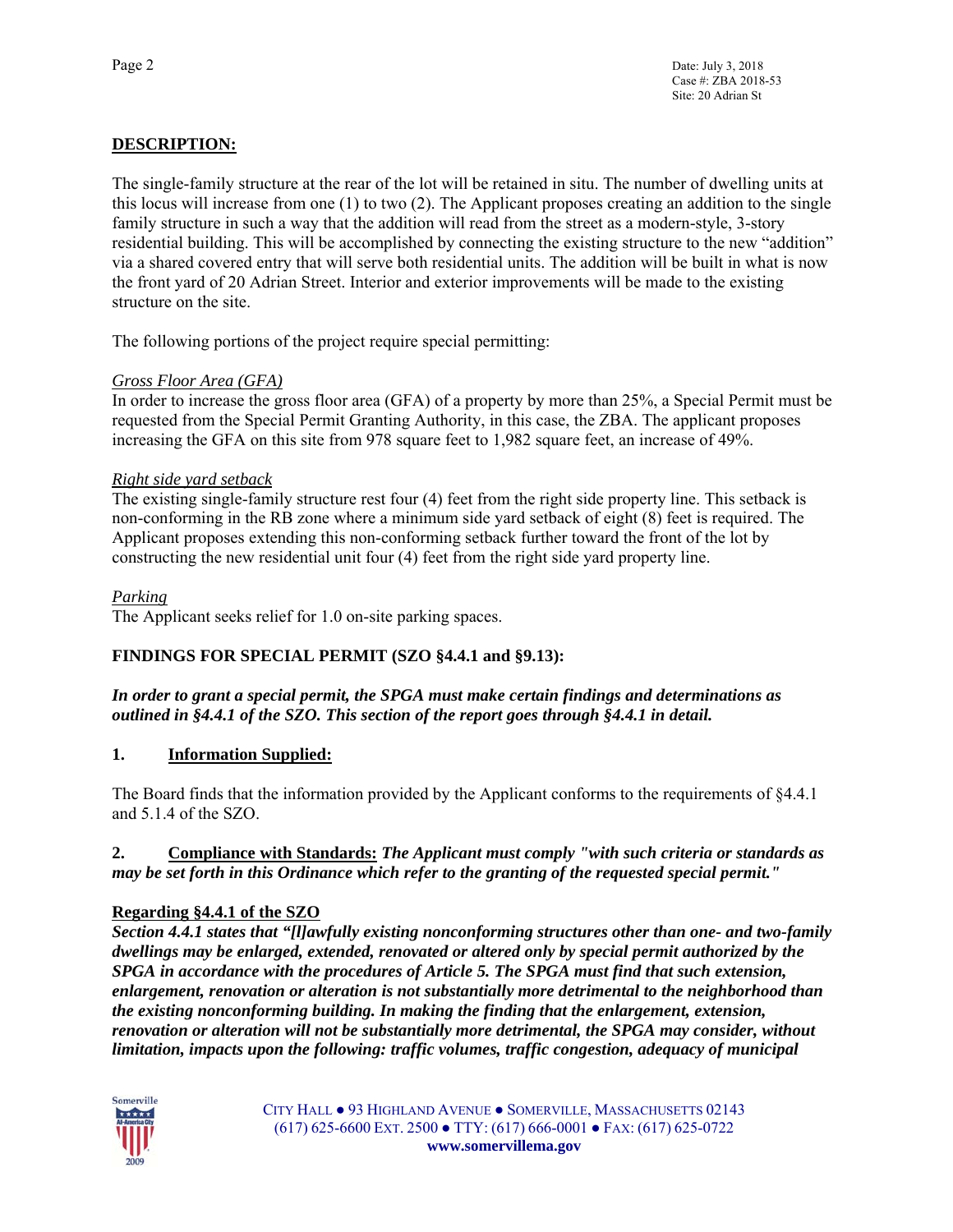## *water supply and sewer capacity, noise, odor, scale, on-street parking, shading, visual effects and neighborhood character."*

#### *Gross Floor Area (GFA) (SZO §4.4.1)*

The new unit and covered entry connecting units 1 and 2 will increase the GFA by 49% or 1,004 square feet.

## *Right Side Yard Setback (SZO §4.4.1)*

As noted earlier in this report, the right side yard setback is currently non-conforming. An 8-foot side yard setback is required in the RB zoning district. The Applicant proposes extending this non-conforming toward the front of the lot. The right façade of the proposed new residential unit will be located 4.0 from the right property line.

## *Parking (SZO §9.13)*

Section 9.13a of the SZO allows a Special Permit Granting Authority (SPGA), in this case, the ZBA, to grant relief from parking requirements under special permit when six (6) or fewer spaces of relief are needed. As stated earlier in this report, the total number of spaces of relief needed for this project is **3.0**.

| <b>Dwelling</b><br><b>Area</b> | <b>Existing</b><br>Bdrs. | <b>Parking</b><br>Rea. | <b>Dwelling</b><br>Area | <b>Proposed</b><br>Bdrs. | <b>Parking</b><br>Req. |
|--------------------------------|--------------------------|------------------------|-------------------------|--------------------------|------------------------|
| Unit 1                         |                          |                        | Unit 1                  |                          |                        |
| Unit 2                         | n/a                      | n/a                    | Unit 2                  |                          | 2.0                    |
|                                |                          | <b>Total: 1.5</b>      |                         |                          | <b>Total: 3.5</b>      |

Formula:

*new parking requirement – old parking requirement = # of spaces of relief needed\** 

3.5 spaces – 1.5 spaces = 2 new spaces  $^{-1}$ 

The Applicant proposes providing one (1) on-site parking space. This is subtracted from the result of the formula above. Therefore, 1.0 space of relief is needed.

## **BOARD FINDINGS**

The Board notes that, despite the insertion of this new residential unit into the front yard of 20 Adrian Street, the proposal exceeds the minimum RB zone requirements for pervious area and landscaped area. The front yard setback, though shortened, meets RB zoning requirements. Ground coverage and FAR will also comply.

## *Traffic volumes*

This project, taken independently, increases the number of dwelling units at the locus by one. An increase of one dwelling units and the limited number of vehicles associated with it are not expected to significantly increase the traffic volume on Adrian Streets or surrounding roads.

 $<sup>1</sup>$  When this result is a negative number or less than 1, no parking relief is needed. The result of this formula is then compared</sup> against the number of spaces that the applicant proposes to provide on the site. If that number is greater than the number of spaces of relief needed, then no special permit for parking relief is required.



 $\overline{a}$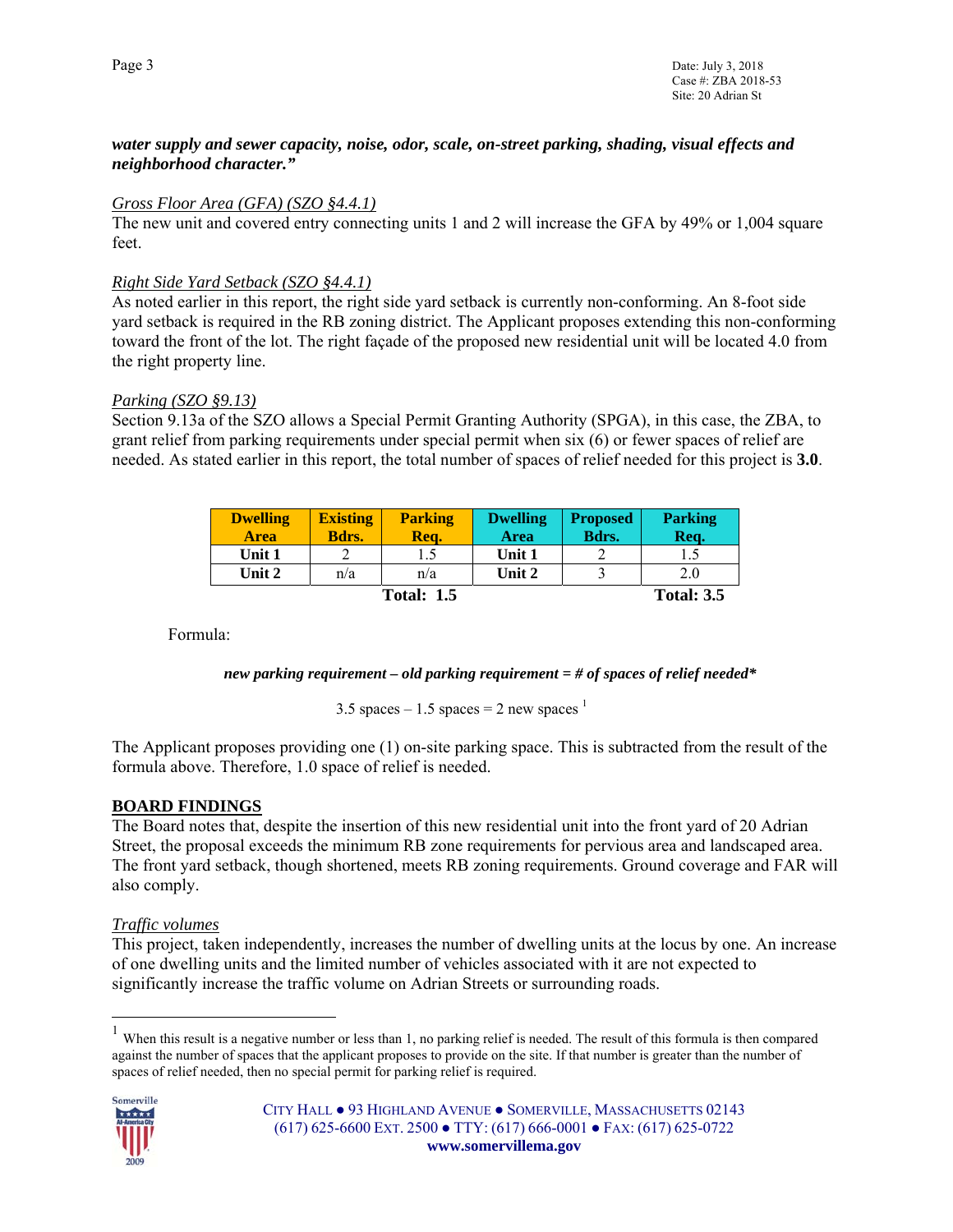## *Traffic congestion*

With the exception of the times noted directly above, an uptick in traffic congestion is not anticipated.

## *Adequacy of municipal water supply and sewer capacity*

As with all projects of this nature, the Applicant is required to submit their engineering plans to the Engineering Department for their review and approval (or modification). While any increase in the number of bathrooms, kitchens and people can add some additional burden to municipal systems, the Engineering Department will assess the impact any of these new connections will have on municipal systems.

## *Noise, odor*

The neighborhood can anticipate the additional noise and odor that goes hand-in-hand with construction projects such as this. In a densely-built urban environment, this may be particularly noticeable. However, any uptick in noise and/or odor(s) will be temporary in nature and is expected to last only the duration of the construction portion of the project.

## *On-street parking*

Currently, the existing single-family possesses no legal parking spaces. Any parking that could occur on the lot under existing conditions would be deemed front yard parking which is not allowed. The Applicant proposes providing one parking space on the parcel to the left of the new dwelling unit. It is fair to say that when granting parking relief, this can make more on-street parking necessary.

## *Shading*

The Board notes that the proposed new unit is smaller in scale than the surrounding triple-deckers that are its most prominent neighbor. This is a very densely-built street with buildings of greater massing than the combined building proposed by the Applicant. If anything, the Board expects the property at 20 Adrian Street to be shadowed by surrounding structures rather than the other way around. It is always within the ZBA's purview to request a shadow study should they determine one to be helpful in making their determination.

#### *Visual effects and neighborhood character*

Stylistically, the proposed dwelling unit is a departure from the architecture (original and modified) present on Adrian and surrounding streets. This does not mean that "modern" architecture does not have a place in a more traditionally-designed neighborhood. In the case of 20 Adrian Street, the Board finds that the proposed structure is well-designed in terms of its scale and massing, particularly when compared to the greater bulk and massing of most of the surrounding structures.

#### **3. Consistency with Purposes:** *The Applicant has to ensure that the project "is consistent with (1) the general purposes of this Ordinance as set forth in Article 1, and (2) the purposes, provisions, and specific objectives applicable to the requested special permit which may be set forth elsewhere in this Ordinance, such as, but not limited to, those purposes at the beginning of the various Articles."*

The Board finds that the proposal is consistent with the RB zone which is *"[t]o establish and preserve medium density neighborhoods of one-, two- and three-family homes, free from other uses except those which are both compatible with and convenient to the residents of such districts.*



CITY HALL ● 93 HIGHLAND AVENUE ● SOMERVILLE, MASSACHUSETTS 02143 (617) 625-6600 EXT. 2500 ● TTY: (617) 666-0001 ● FAX: (617) 625-0722 **www.somervillema.gov**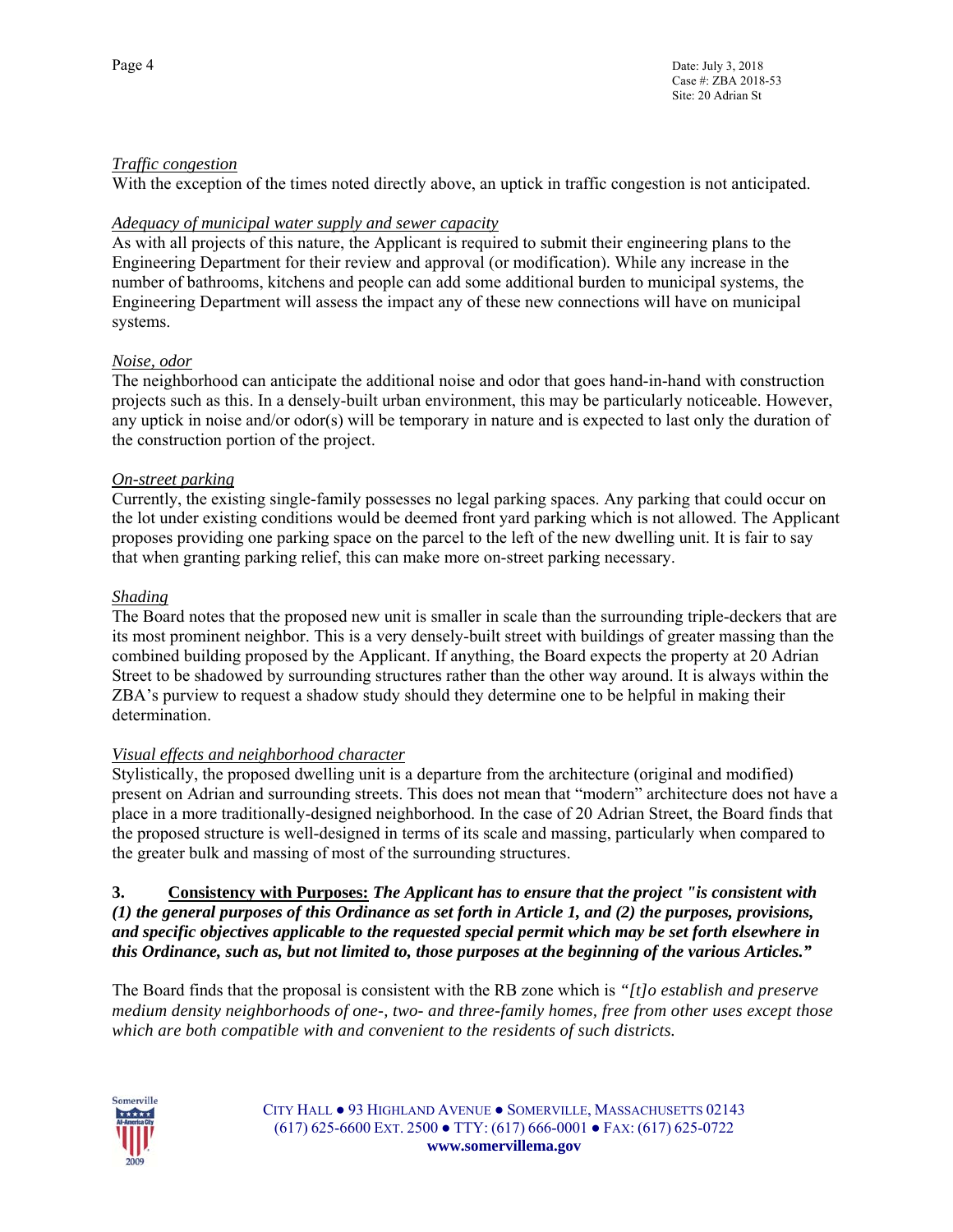The applicant proposes adding one more dwelling unit to the locus. On adjoining streets such Joseph Street which intersects with Adrian Street, there are a few two-unit residential buildings. The majority of residential structures in the area, however, are triple-deckers. There is one multi-unit, low-rise apartment building as well. The Applicant's proposal to add another dwelling unit is, therefore, consistent with the RB zone.

#### **4. Site and Area Compatibility:** *The Applicant has to ensure that the project "(i)s designed in a manner that is compatible with the characteristics of the built and unbuilt surrounding area, including land uses."*

The proposed project is consistent with the land uses of the surrounding area. The Applicant proposes a two-unit use. The majority of the surrounding properties are three-unit uses. Therefore, the Applicant's proposal offers a less intense use of the land than existing surrounding properties.

## **5. Housing Impact:** *Will not create adverse impacts on the stock of existing affordable housing.*

The proposal will not add to the existing stock of affordable housing.

## **DECISION:**

## **Special Permit under §4.4.1 and Article 9**

Present and sitting were Members Orsola Susan Fontano, Elaine Severino, Danielle Evans, Josh Safdie, and Pooja Phaltankar. Upon making the above findings, Danielle Evans made a motion to approve the request for a **Special Permit**. Josh Safdie seconded the motion. Wherefore the Zoning Board of Appeals voted **5-0** to **APPROVE** the request. In addition the following conditions were attached:

| #             | <b>Condition</b>                                                                                                                                                                                                                                                                                                                      |                                                  | <b>Timeframe</b><br>for<br>Compliance | <b>Verified</b><br>(initial) | <b>Notes</b> |
|---------------|---------------------------------------------------------------------------------------------------------------------------------------------------------------------------------------------------------------------------------------------------------------------------------------------------------------------------------------|--------------------------------------------------|---------------------------------------|------------------------------|--------------|
|               | Approval is to increase the number of units from one to two.<br>A covered entry will be constructed that connects the<br>existing structure on the site to the new unit. One space of<br>parking relief provided. Extend the non-conforming right<br>side yard setback toward the front of the lot. Increase GFA<br>by more than 25%. | BP/CO                                            | ISD/Plng.                             |                              |              |
|               | Date (Stamp Date)                                                                                                                                                                                                                                                                                                                     | <b>Submission</b>                                |                                       |                              |              |
| 1             | April 11, 2018                                                                                                                                                                                                                                                                                                                        | Application submitted to<br>City Clerk's office. |                                       |                              |              |
|               | May 17, 2018                                                                                                                                                                                                                                                                                                                          | Updated documents<br>submitted to OSPCD          |                                       |                              |              |
|               | Any changes to the approved site plan or elevations that are<br>not de minimis must receive SPGA approval. Whether or<br>not a change is <i>de minimis</i> in nature must be determined by<br>the Planning Office.                                                                                                                    |                                                  |                                       |                              |              |
| <b>Design</b> |                                                                                                                                                                                                                                                                                                                                       |                                                  |                                       |                              |              |

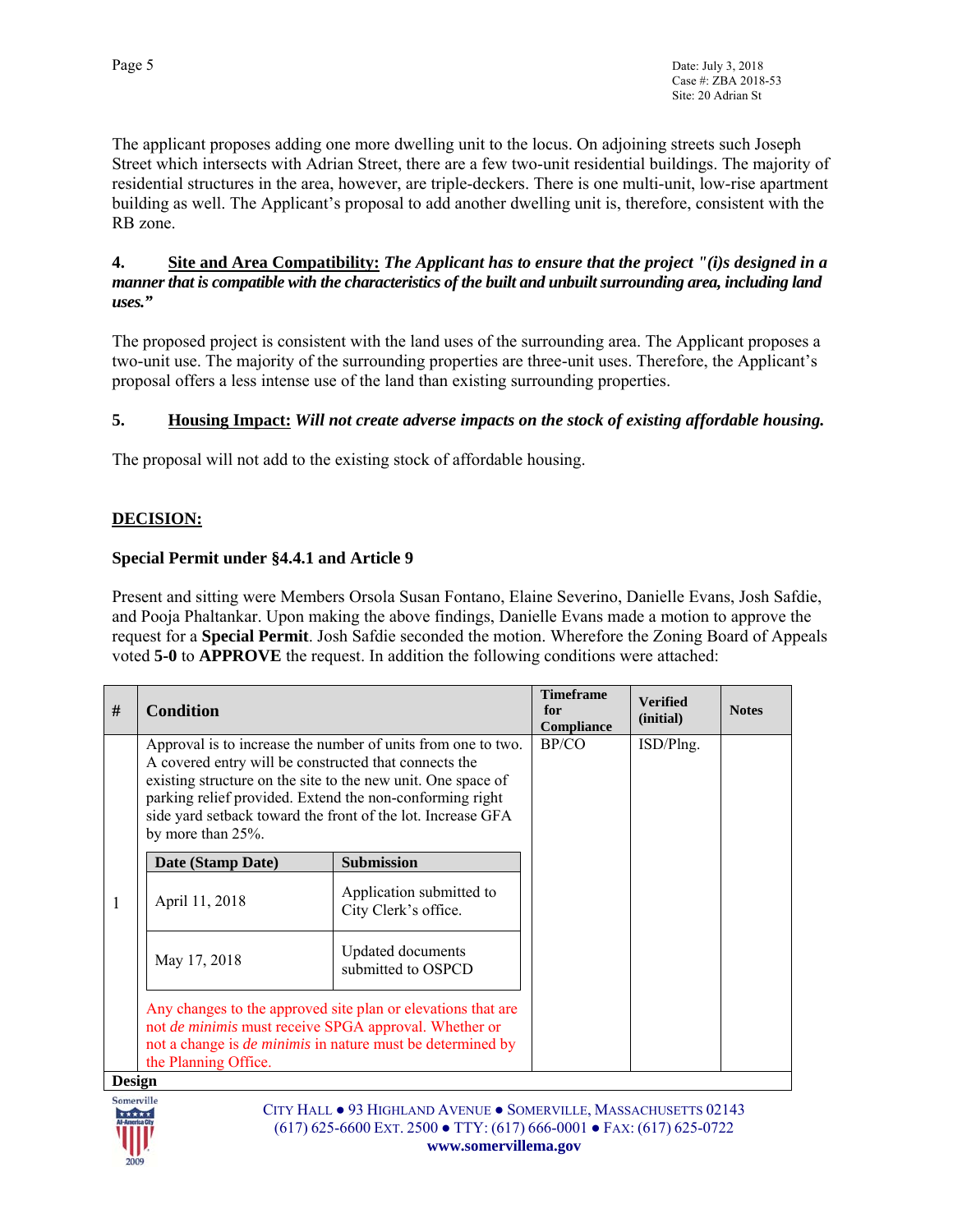|                | All materials, including, but not limited to windows,                                                       | <b>BP</b>              | ISD/Plng     |  |
|----------------|-------------------------------------------------------------------------------------------------------------|------------------------|--------------|--|
|                | exterior finishes, siding, and similar shall be submitted to,                                               |                        |              |  |
| $\overline{2}$ | reviewed and approved by Planning Staff prior to the                                                        |                        |              |  |
|                | issuance of a building permit. No vinyl, including PVC shall                                                |                        |              |  |
|                | be permitted.                                                                                               |                        |              |  |
| <b>Site</b>    |                                                                                                             |                        |              |  |
| $\overline{3}$ | All materials used for hardscaping on the site shall first be                                               | <b>BP</b>              | ISD/Plng     |  |
|                | submitted to planning staff for their review and approval.                                                  |                        |              |  |
|                | Add mechanicals shall be screened from the public way and                                                   | <b>BP</b>              | ISD/Plng     |  |
| $\overline{4}$ | from the view of the abutting properties. Location of                                                       |                        |              |  |
|                | mechanicals and screening materials shall first be reviewed                                                 |                        |              |  |
|                | and approved by Planning Staff.                                                                             |                        |              |  |
| 5              | Utility meters shall not be installed on the front façade of                                                | CO                     | ISD/Plng     |  |
|                | the new dwelling unit                                                                                       |                        |              |  |
|                | <b>Construction Impacts</b>                                                                                 |                        |              |  |
|                | The Applicant shall, at his expense, replace any existing                                                   | CO                     | <b>DPW</b>   |  |
|                | equipment (including, but not limited to street sign poles,                                                 |                        |              |  |
|                | signs, traffic signal poles, traffic signal equipment, wheel                                                |                        |              |  |
| 6              | chair ramps, granite curbing, etc.) and the entire sidewalk                                                 |                        |              |  |
|                | immediately abutting the subject property if damaged as a                                                   |                        |              |  |
|                | result of construction activity. All new sidewalks and                                                      |                        |              |  |
|                | driveways must be constructed to DPW standard.                                                              |                        |              |  |
|                | All construction materials and equipment must be stored                                                     | During                 | T&P/ISD      |  |
|                | onsite. If occupancy of the street layout is required, such                                                 | Construction           |              |  |
| $\tau$         | occupancy must be in conformance with the requirements of                                                   |                        |              |  |
|                | the Manual on Uniform Traffic Control Devices and the                                                       |                        |              |  |
|                | prior approval of the Traffic and Parking Department must                                                   |                        |              |  |
|                | be obtained.                                                                                                |                        | <b>ISD</b>   |  |
| 8              | The name(s) and contact information of all entities working                                                 | During<br>Construction |              |  |
|                | on the site shall be posted in an area easily-visible from the<br>public way for the passing public to see. |                        |              |  |
|                | The applicant must comply with the "Policy for new                                                          | BP                     | Engineerin   |  |
|                | connections to and modifications to existing connections to                                                 |                        | g/ISD        |  |
|                | the municipal sewer and drainage system stormwater                                                          |                        |              |  |
| 9              | management and infiltration/inflow mitigation."                                                             |                        |              |  |
|                |                                                                                                             |                        |              |  |
|                | The Applicant shall work with Engineering to meet this                                                      |                        |              |  |
|                | condition and provide the required fees/mitigation.                                                         |                        |              |  |
|                | <b>Public Safety</b>                                                                                        |                        |              |  |
|                | The Applicant or Owner shall meet the Fire Prevention                                                       | CO                     | FP           |  |
| 10             | Bureau's requirements.                                                                                      |                        |              |  |
|                |                                                                                                             | CO                     | Fire         |  |
| 11             | All smoke detectors shall be hard-wired.                                                                    |                        | Prevention   |  |
|                |                                                                                                             |                        | $/$ ISD      |  |
| 12             | Barbeques, grills, chimineas and the like are not permitted                                                 | Perpetual              | ISD/Fire     |  |
|                | on porches or decks per Somerville fire safety regulations                                                  |                        | Prevention   |  |
|                | All exterior lighting on the property shall be down-lit and                                                 | Perpetual              | Electrical/  |  |
| 13             | shall not cascade onto abutting properties or onto the public                                               |                        | Wiring       |  |
|                | way in any fashion.                                                                                         |                        |              |  |
| 14             | A utility plan shall be submitted to Lights and Lines for                                                   | <b>BP</b>              | Electrical/L |  |
|                | their review and approval                                                                                   |                        | ights and    |  |
|                |                                                                                                             |                        | Lines        |  |

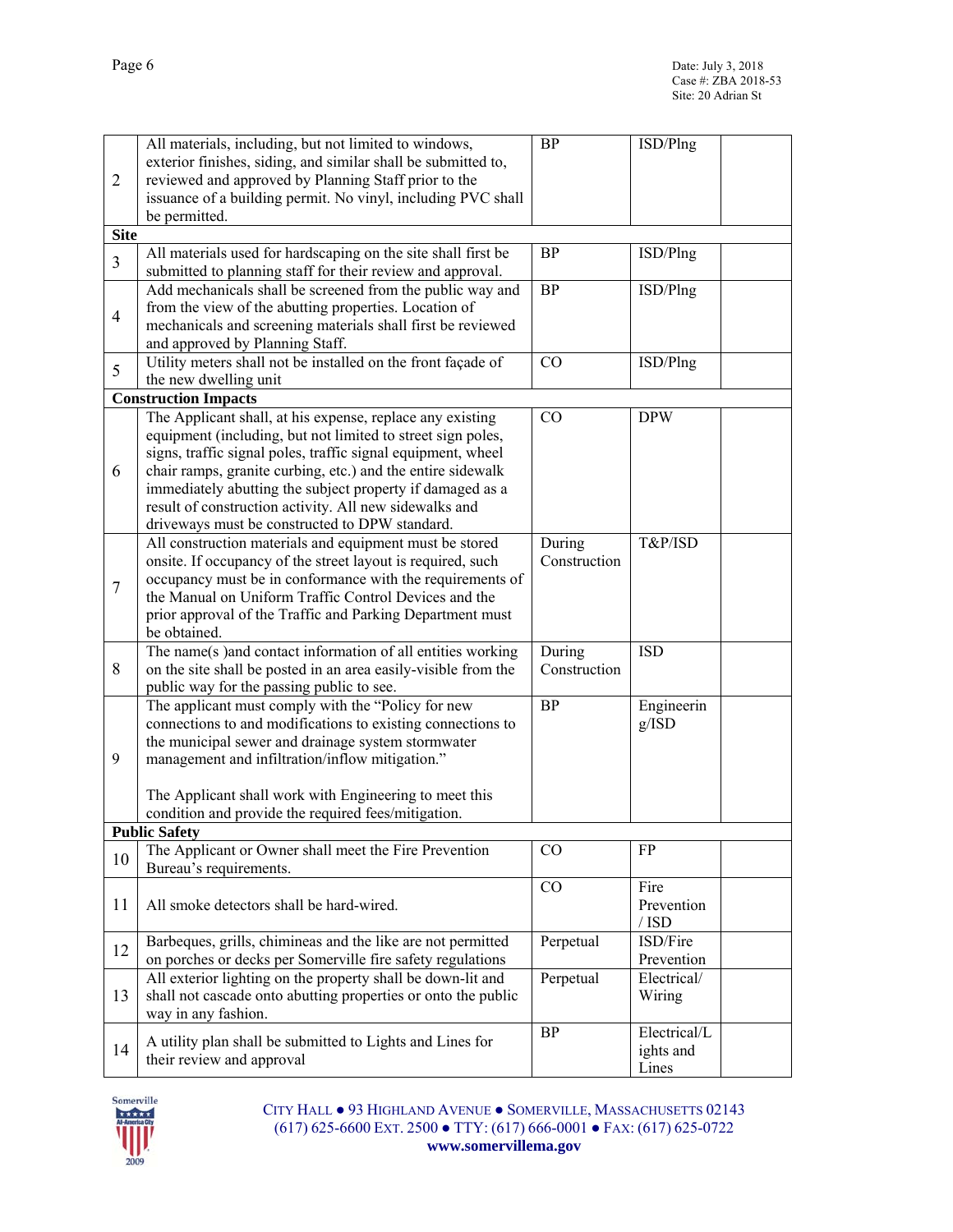| 15 | Should a transformer be required, it shall be screened from<br>public view. The planned location of the transformer shall<br>be reviewed and approved by the appropriate city inspector.                                                                                                              | <b>BP</b>         | Electrical/L<br>ights and<br>Lines |  |
|----|-------------------------------------------------------------------------------------------------------------------------------------------------------------------------------------------------------------------------------------------------------------------------------------------------------|-------------------|------------------------------------|--|
|    | <b>Final Sign-Off</b>                                                                                                                                                                                                                                                                                 |                   |                                    |  |
| 16 | The Applicant shall contact Planning Staff at least five<br>working days in advance of a request for a final inspection<br>by Inspectional Services to ensure the proposal was<br>constructed in accordance with the plans and information<br>submitted and the conditions attached to this approval. | Final sign<br>off | Plng.                              |  |